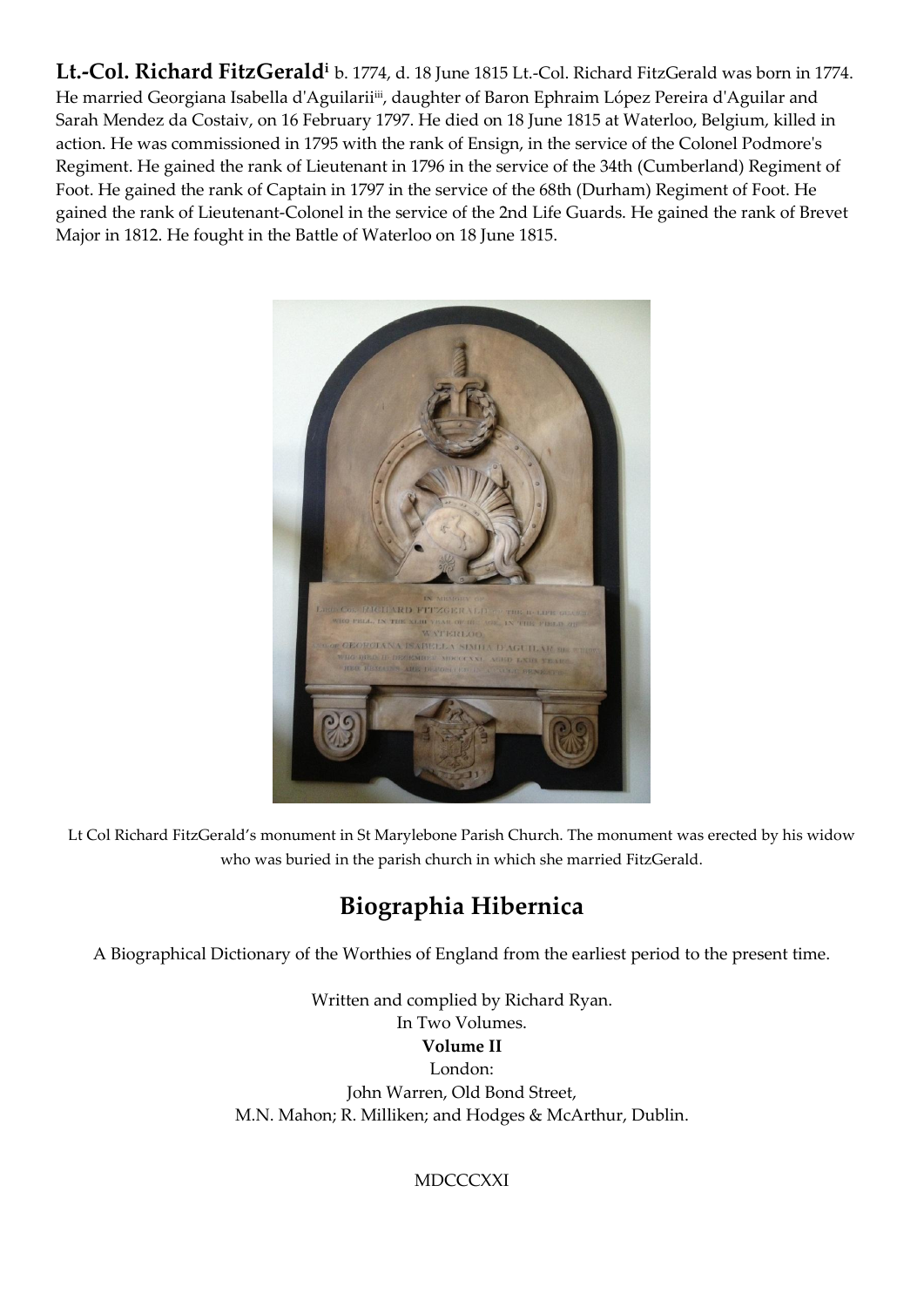**Richard Fitzgerald** was a brevet lieutenant-colonel, and served as captain of the second regiment of life guards in the decisive battle in Spain, at Thoulouse, and Waterloo. He was the fourth and only surviving son of an ancient and respectable family in Ireland. He commenced his military career about the twentysecond year of his age, by entering as an ensign in the 34<sup>th</sup> regiment of foot, in which corps he was promoted to a lieutenancy.

In the year 1797, he raised himself to be a captain, by purchasing into the 6<sup>th</sup>, in which he served in Ireland, during the commotions of 1799, after which he retired upon half-pay. During the short peace of Amiens, he accompanied his family to France, where he soon heard the rumour of a new war. He then forwarded a memorial to his royal highness the commander- in-chief, and was in consequence appointed to the 31<sup>st</sup>. He was about to re-join this corps, when he was detained with other British subjects, by order of the French government. On his return to England, he purchased on the 18<sup>th</sup> of May, 1812, a troop in the second life guards, and obtained the brevet rank of major in the army. With this regiment, whose services were so useful in Spain and at Thoulouse, Major Fitzgerald added to his military reputation, and was on the 14<sup>th</sup> June, 1814, raised to the rank of brevet lieutenant-colonel. In 1815, the life guards were in active service, and on the plain of Waterloo proved the superiority of British valour and strength, when opposed to the iron-clad cuirassiers of France. Few that encountered swords in that battle, survived to tell the story of their fate - and terrible was the havock and harvest of slaughter, when the heavy cavalry dashed in to complete the destruction begun by the artillery and the foot: -

> "Then down went helm and lance; Down were the eagle banners sent; Down reeling steeds and riders went, Corslets were pierc'd and pennant rent. And, to augment the fray, Wheel'd full against their stagg'ring flanks, The English horsemen's foaming ranks, Fore'd their resistless way."

Lieutenant-Colonel Fitzgerald unhappily survived not to enjoy the honours acquired by his exertions and valour in this sanguinary field. Towards the close of the action, being at the moment advanced at the head of the right squadron, and gallantly leading it on to victory, a cannon-ball closed his career.

The following inscription is on a plain marble tablet in the church of Waterloo: -

"Sacred to the memory of Lieutenant-Colonel Richard Fitzgerald, Of the 2nd reg. of Life Guards of His Britannic Majesty, Who died gloriously in the battle of La Belle Alliance<sup>v</sup> , June 18, 1815, In the forty-first year of his age."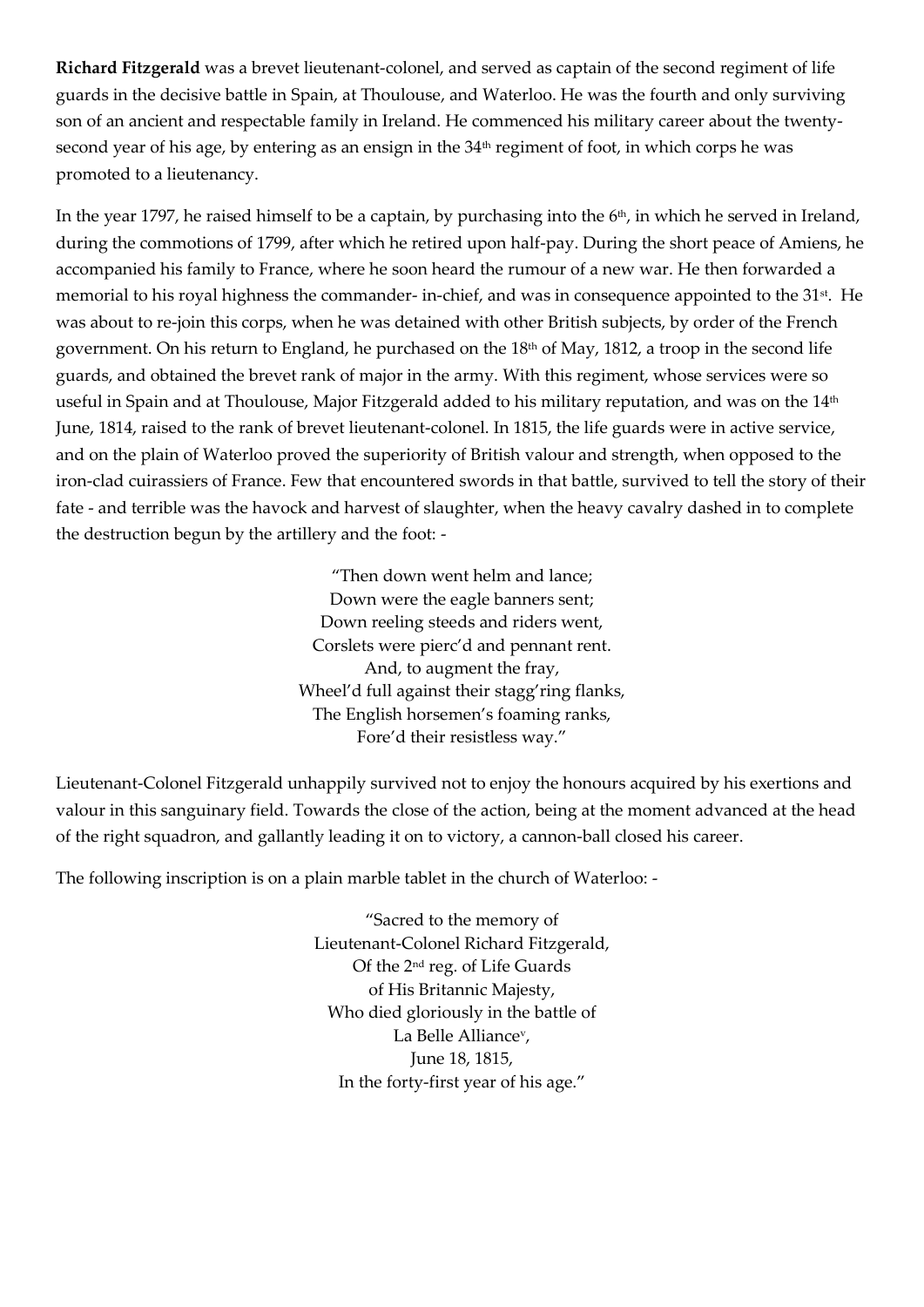

The Memorial Tablet in the Church at Waterloo

<sup>i</sup> An engraving of FitzGerald can be found at<http://catalogue.nli.ie/Record/vtls000185177>



**.** 

ii **Georgiana Isabella d'Aguilar** is the daughter of Baron [Ephraim López Pereira](http://www.thepeerage.com/p3665.htm#i36647) d'Aguilar and Sarah Mendez da Costa. She married, firstly[, Admiral The Hon.](http://www.thepeerage.com/p3665.htm#i36645) Keith Stewart, son of Alexander Stewart, [6th Earl of Galloway](http://www.thepeerage.com/p10852.htm#i108518) and Lady Catherine Cochrane, on 13 May 1782. She married, secondly, Lt.-Col. Richard [FitzGerald](http://www.thepeerage.com/p3665.htm#i36648) on 16 February 1797 at St Marylebone Parish Church. From 13 May 1782, her married name became Stewart. From 16 February 1797, her married name became FitzGerald. Children of Georgiana Isabella d'Aguilar and [Admiral Hon.](http://www.thepeerage.com/p3665.htm#i36645) Keith Stewart 1. The Rt. Hon. James Alexander [Stewart-Mackenzie](http://www.thepeerage.com/p3665.htm#i36642) b. 23 Sep 1784, d. 24 Sep 1843 2[. Leveson Douglas](http://www.thepeerage.com/p15023.htm#i150227) Stewart b. 24 Jul 1786, d. 30 Apr 1819